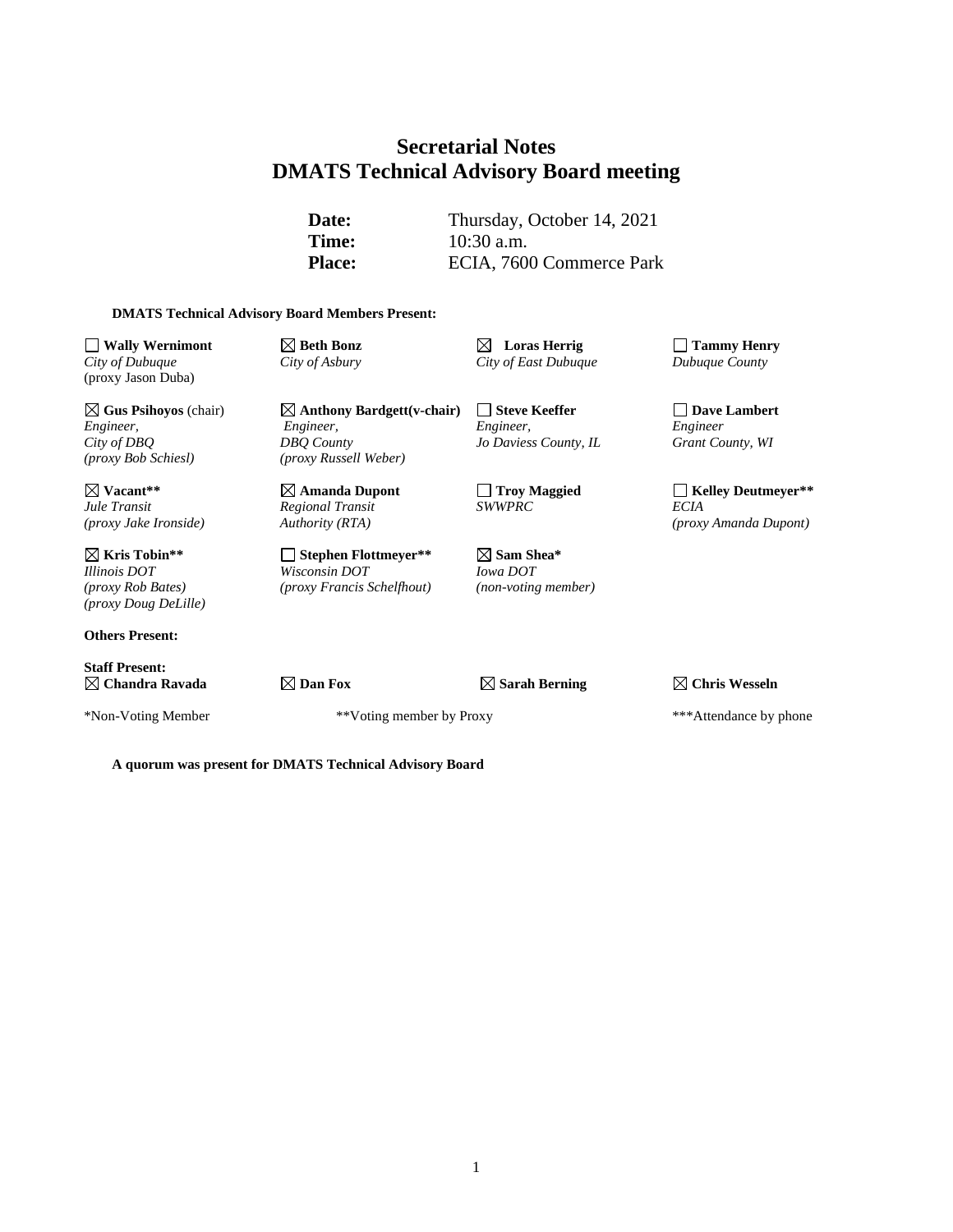## **Call to Order**

The DMATS Technical Advisory Board meeting was called to order by DMATS Technical Advisory Board Vice-Chair, Anthony Bardgett

# **Review/Approve the Agenda for the Thursday, October 14, 2021 DMATS Technical Advisory Board meeting**

Motion by Herrig, second by Bonz to approve the agenda for the Thursday, October 14, 2021, DMATS Technical Advisory Board meeting. The motion passed unanimously.

## **Review/Approve the minutes and receive and file the secretarial notes from the Thursday September 9, 2021 meeting**

Motion by Herrig, second by Bates to approve the minutes and receive and file the secretarial notes from the Thursday September 9, 2021 DMATS Technical Advisory Board meeting. The motion passed unanimously.

# **Review/Recommend resolutions for adopting Iowa Department of Transportation (IADOT), Illinois Department of Transportation (ILDOT) and Wisconsin Department of Transportation (WISDOT) Highway Safety Improvement Program Performance Measure targets for Dubuque Metropolitan Area Transportation Study (DMATS)**

Ravada referred to the resolution stating MPO staff recommend following the IA, IL and WI DOT safety targets. Ravada explained every year the Iowa, Illinois and Wisconsin DOT's performs a crash analysis test based on the rate of 100 million vehicle miles traveled, where they come up with the baseline for the next five years. Ravada stated if the MPO would perform the same test our baseline would be very close to the DOT's, therefore MPO staff suggest we adopt the DOT's targets.

Motion by Herrig, second by Schiesl to recommend approval to the DMATS Policy Board of the resolution for adopting Iowa Department of Transportation (IADOT), Illinois Department of Transportation (ILDOT) and Wisconsin Department of Transportation (WISDOT) Highway Safety Improvement Program Performance Measure targets for Dubuque Metropolitan Area Transportation Study (DMATS). The motion passed unanimously.

## **Review/Recommend Final DMATS 2050 Long Range Transportation Plan (LRTP)**

Ravada referred to the LRTP resolution stating based on the FAST Act the LRTP met all the requirements. Staff accommodated all changed giving and held public input meetings. Ravada requested board to recommend for Policy board approval.